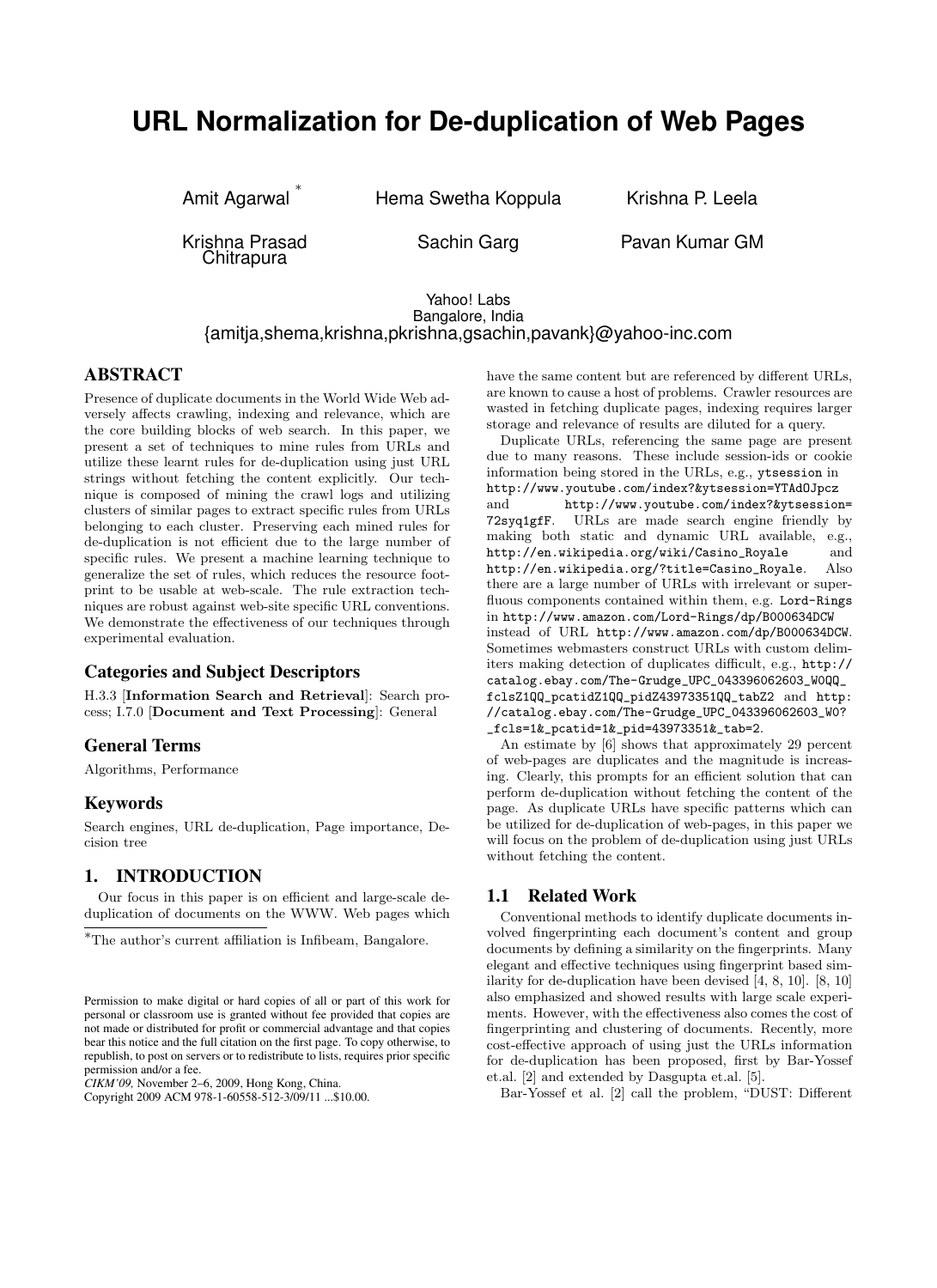

Figure 1: Flow diagram showing the Offline Rule Generation and Online Rule Application

URLs with Similar Text" and propose a technique to uncover URLs pointing to similar pages. The DUST algorithm focuses on discovering substring substitution rules, which are used to transform URLs of similar content to one canonical URL. Dasgupta et. al. [5] extended this formulation by considering a broader set of rule types, subsuming DUST rules. Different rule types which they consider are: DUST rules, session-id rules, irrelevant path components and complicate rewrites. We extend this work by proposing scalable techniques to learn high precision rules which can attain better de-duplication of URLs.

The rest of the paper is organized as follows. In Section 2 we formalize the problem and describe the representations of a URL and a Rule. Section 3 presents the algorithm with details of each technique. Experimental evaluation is presented in Section 4 and we conclude in Section 5.

### 2. PROBLEM DEFINITION

In this section, we present the problem definition using the URL and Rule representations from [5].

A URL is tokenized using standard delimiters and the primary components of the URL, namely protocol, hostname, path components and query-args [3] are extracted. A URL u can be represented as a function from  $K \to V$  where K is composed of keys and V is composed of values from both static path components and query-args. While query-arg keys inherit the key name from the query name, the path component keys  $k_n$  are indexed with an integer n, where n is the position index from the start of the URL with protocol corresponding to  $n$  equals 1. For example,  $http://en.$ wikipedia.org/wiki?title=Web\_crawler is represented as  ${k_1 = http, k_2 = en.wikipedia.org, k_3 = wiki and k_{title}}$  $Web\_crawler$ .

A Rule is generated from a source, target URL pair and is composed of context and transformation. "Context" represents the source URLs, i.e., the URLs on which the Rule can be applied. "Transformation" represents the changes on the source URL to transform it to the target URL. The changes include change in the value of a key, addition of new keys and removal of keys. New value for a key, if already present in the source URL for a different key, is represented using a key reference. For example, the Rule with context  $c(k_1) = http, c(k_2) = en.wikipedia.org$ ,  $c(k_3) = wiki, c(k_{title}) = Web\_crawler$  and transformation

 $t(k_4) = k_{title}, t(k_{title}) = \perp$  is formed from source URL http: //en.wikipedia.org/wiki?title=Web\_crawler and target URL http://en.wikipedia.org/wiki/Web\_crawler. Complete definitions of URL and Rule are supplied in Definition 1 and 2 respectively.

DEFINITION 1. (URL) A URL  $u$  is defined as a function  $u : K \to V \cup \{\perp\}$  where K represents the set of all keys from the URL set and V represents the set of all values. A key not present in the URL is denoted by  $\perp$ .

DEFINITION 2. (RULE) A Rule  $r$  is defined as a function  $r: C \to T$  where C represents the context and T represents the transformation of the URL. Context  $C$  is a function  $C: K \to V \cup \{*\}$  and transformation T is a function  $T: K \to V \cup \{\perp, K\}$ , where \* represents any value.

Given clusters of URLs with similar page content (such a cluster is referred to as a duplicate cluster or a dup-cluster), we learn Rules from URL strings which can identify duplicates. These learnt Rules can then be utilized for normalizing duplicate URLs into an unique normalized URL. Figure 1 demonstrates the various steps involved in offline Rule generation and the online application of the generated Rules by a crawler. The first step in offline processing is tokenizing the URLs into  $\langle$ key,value $\rangle$  tuples. These tuples along with the dup-cluster information are used for the Rule generation. Pair-wise Rules are generated from selected URL pairs with in a dup-cluster and then the pair-wise Rules are generalized, as described in Section 3.2. Generalization not only reduces the number of Rules but also give Rules which can efficiently normalize unseen URLs. Various performance metrics for the generalized Rules are computed. The metrics we used are described in Section 4. These metrics can be used for Rule selection based on the precision requirements. Applications such as crawlers, while crawling obtain a set of new URLs to crawl. These URLs are normalized using Rules generated from offline processing. Normalized URLs are compared with already crawled URLs to find duplicates. This process of de-duplication avoids the overhead of crawling duplicate documents. As crawlers and other real-time applications have resource constraints, offline processing has to generate a small set of Rules which can achieve maximum reduction in duplicates.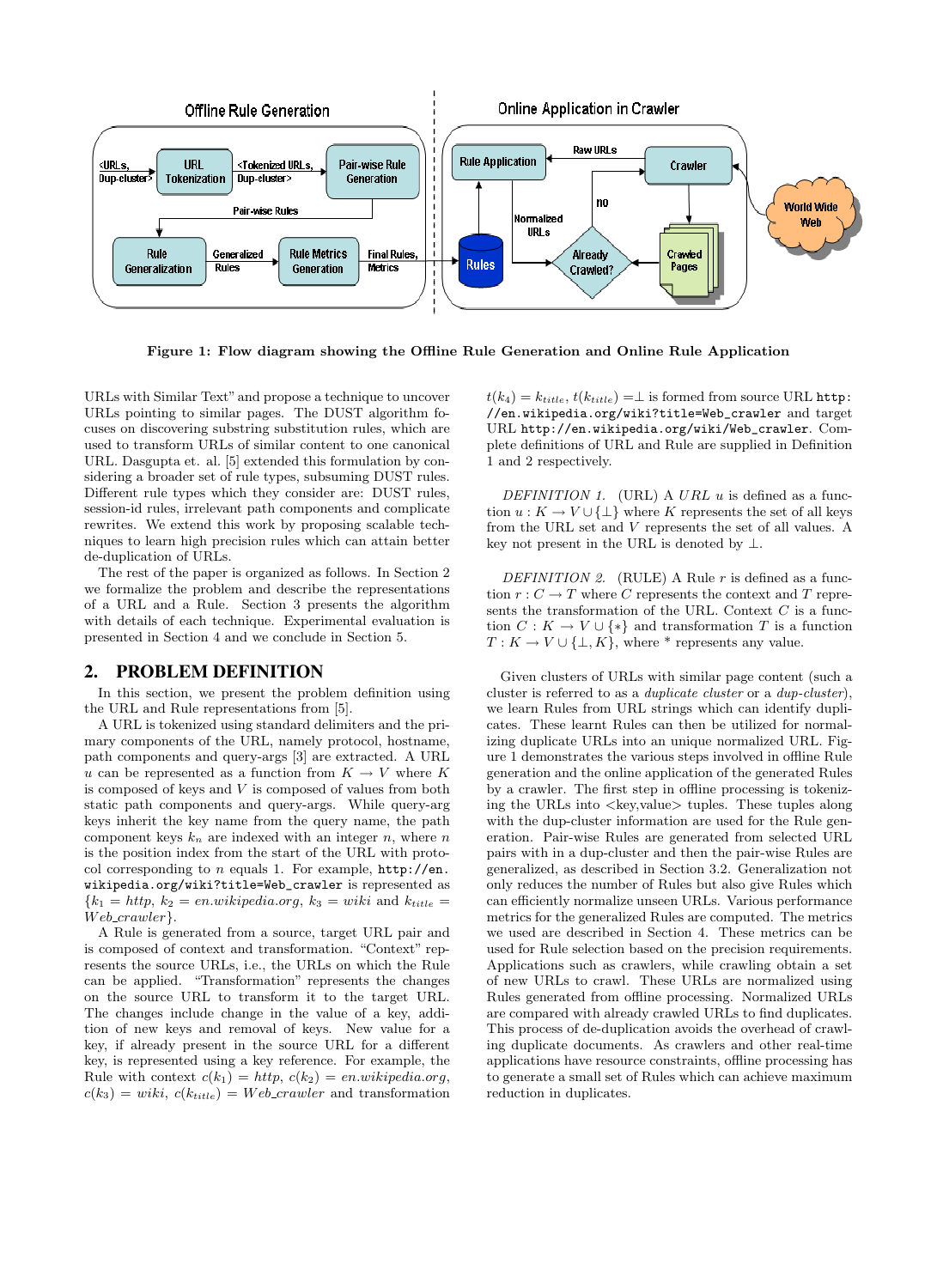# 3. ALGORITHM

In Section 3.1, we discuss two techniques for extracting tokens from URLs: generic tokenization and host specific tokenization. Section 3.2 covers Rule generation algorithms: pair-wise Rule generation, which generates Rules specific to URL pairs and Rule generalization, which generalizes both context and transformation of pair-wise Rules.

#### 3.1 URL Preprocessing

Tokenization is performed on URLs to generate a set of  $\langle key, value \rangle$  pairs as represented in Definition 1. This involves two stages of tokenization. In the first stage, Basic Tokenization, the URLs are tokenized by parsing them according to RFC 1738 [3]. The standard delimiters are used to extract the protocol, hostname, path components and query-args from the URL. The second stage, Deep Tokenization, further tokenizes these tokens using host-level delimiters learnt from the URLs of a host. We use an unsupervised technique to learn the custom encodings and extract syntactic features from URLs. Our technique is influenced by sequence based techniques of computational biology [7].

Starting with the generic pattern ∗, the Deep Tokenization algorithm recursively detects more specific patterns matching the given set of tokens. This results in generation of a pattern tree for a given set of tokens. For example, pattern cat-\*.html matches all tokens matching the pattern regex. The algorithm refines this pattern into specific patterns, eg. cat-\*-sku-\*.html and cat-\*-sort-\*.html each of which matches a subset of the tokens. Once a leaf pattern in the tree is reached, it is used to extract deep tokens from corresponding tokens. For example the token cat-1205234 sku-B00006HW5W-item-ibm 128mb thinkpad.html can be tokenized into deep tokens  $cat, -1205234, -18ku, -1$  $B00006HW5W, -$ , item,  $-$ , ibm\_128mb\_thinkpad, . and html using the pattern cat-\*-sku-\*-item-\*.html. The deep tokens thus obtained are also represented as  $\langle$ key,value $\rangle$ pairs similar to the rest of the tokens in the URL.

#### 3.2 Rule Generation

The Rule generation stage involves generation of Rules for pairs of URLs within a dup-cluster and then generalizing these pair-wise Rules to form a smaller set of generalized Rules. The generalized Rules can accommodate new values, making them applicable to unseen URLs. The smaller memory footprint of the generalized Rules makes them usable on-the-fly by the crawlers.

#### *3.2.1 Pair-wise Rule Generation*

Pair-wise Rule Generation Algorithm generates pair-wise Rules for selected URL pairs within dup-clusters. A Rule is constructed from a source, target URL pair by setting the source URL as the Context of the Rule. All changes required to transform source URL to target URL are added to the Transformation of the Rule. At web scale generating the pair-wise Rules for all pairs of URLs within a dup-cluster is not feasible. The number of URL pairs in all the dup-clusters not reasible. The number of URL pairs in all the dup-clusters<br>is  $\sum_i C_i^2$  where  $C_i$  is the number of URLs contained in dupcluster  $i$ . This number can run in billions due to large sized dup-clusters. These large sized dup-clusters are common on web due to presence of session-ids and irrelevant components in the URLs. Due to the scale problems of pair-wise Rule generation, we introduce an approach for selective sampling of source and target URLs.

Target Selection As target URLs are used for generating transformations, selecting better targets yield better transformations and compact Rules. Typically, dup-clusters have a small set of URLs which are close to the normalized URL of that dup-cluster. Some of the characteristics of an ideal normalized URL include static type of the URL, shorter length of URL, minimum hop distance from the domain root and high number of in-links. As these set of characteristics closely match with host-level page rank discussed in [9], we considered this approach for ranking URLs and selected the top-k as target URLs. This not only achieves significant reduction in number of Rules but also generates coherent Rules for better generalization.

Source Selection As source URLs are used for generating context, we select URLs with high importance. The URLs seen by the crawlers and search engines follow power law distribution where some URLs are seen more often than others. Learning Rules for these high traffic URLs will give high reduction in duplicates. URL importance can be obtained by URL ranking methods such as PageRank [11] or the On-Line Page Importance [1]. For our experiments we used the crawl time computed page importance metric [1], available from the crawl logs. We sampled ranked URLs from each duplicate cluster using stratified sampling. URLs are divided into equal sized buckets based on the page importance. URLs are sampled from each bucket proportional to the contribution of the bucket to the total importance of the dup-cluster.

As the number of target URLs selected per dup-cluster is constant and the number of source URLs selected is proportional to the size of the dup-cluster, the number of pair-wise Rules generated are linear in the number of URLs.

#### *3.2.2 Rule Generalization*

Rule generalization captures generic patterns out of the pair-wise Rules and generalizes both the contexts and transformations. Previous efforts used heuristics to perform generalization, however these heuristics do not guarantee precision of the Rules. We use a Decision Tree [12] for context generalization. Advantages of Decision Tree over heuristics are the proven error bounds and the robustness of the technique as it is used in multiple domains.

Context generalization involves constructing the decision tree with transformations as Classes/Targets. The key set K is considered as attributes and the value set  $V \cup \{*\}$  is considered as instances for the attributes. We construct a decision tree where an attribute (or key  $k$ ) is selected at every iteration. Nodes at the current iteration are assigned a particular value  $v$  of the selected attribute  $k$ . We assign ∗ (wildcard) to a node if there is no single value v which holds majority. After constructing the decision tree, we traverse it top-down to generate the generalized context and corresponding transformation.

While context generalization is done through decision tree, we also perform transformation generalization by considering all transformations corresponding to the same context. If a key is generalized to take wildcard (∗) in the context and the same key takes multiple values in the transformation, then the value is replaced by wildcard in the transformation. The motivation for doing this generalization is, if the generalized key in the context can take any value  $(*),$ the key is irrelevant for any matched URL, and hence the transformation can also have a wildcard for that key.